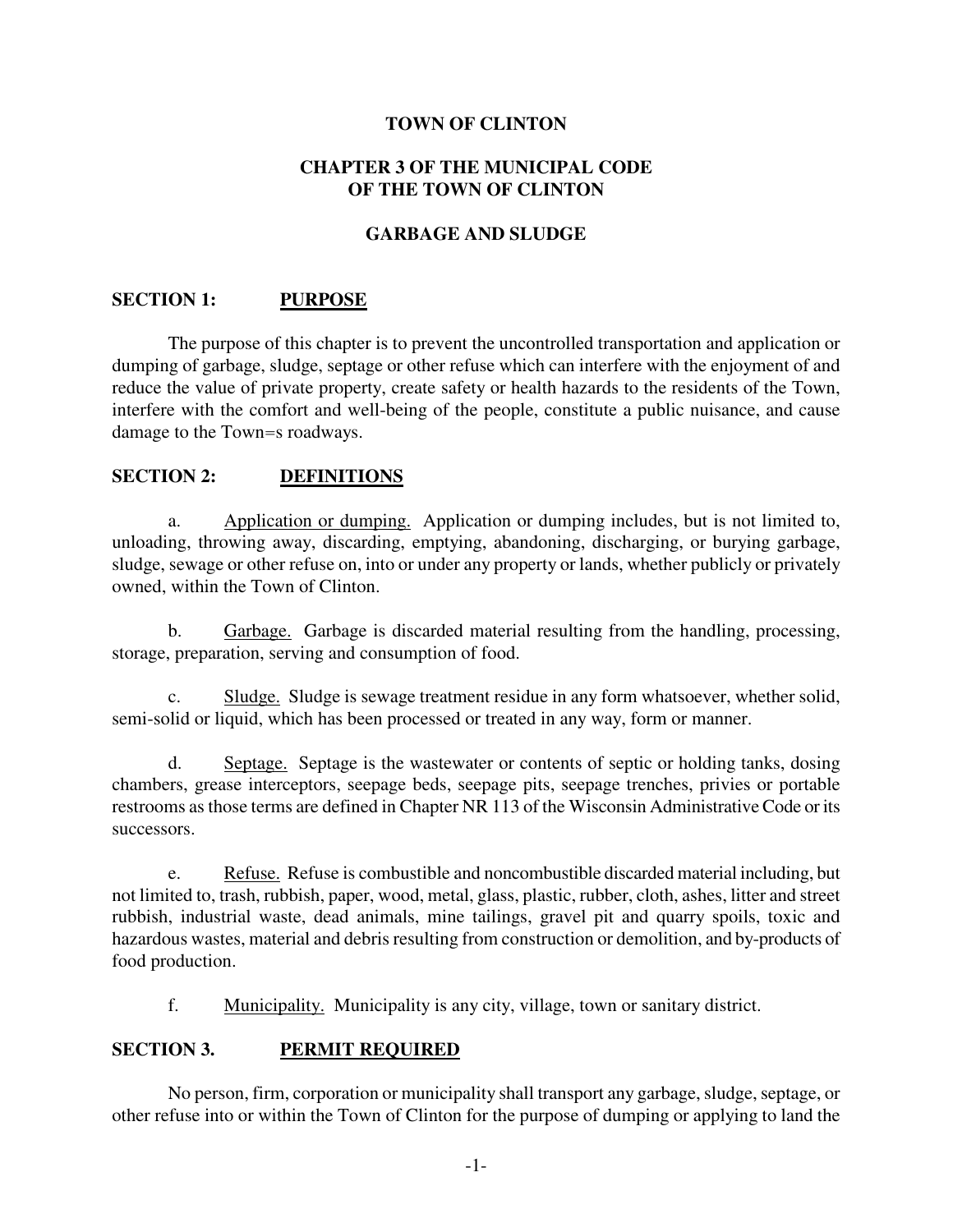same until such person, firm, corporation or municipality has first secured a permit to do so from the Town Board.

No person, firm, corporation or municipality shall apply or dump or allow to be applied or dumped any garbage, sludge, septage or other refuse on land lying within the Town of Clinton without first securing a permit to do so from the Town Board.

No permit shall be granted for application or dumping to occur more than one year after the date such permit is issued.

# **SECTION 4. APPLICATION FOR PERMIT**

Application for a permit to transport, apply or dump garbage, sludge, septage or other refuse within the Town of Clinton, as required in Section 3 above, shall be made to the Town Board of the Town of Clinton. Such application shall contain the following information:

- 1. A description of the material to be transported, applied or dumped.
- 2. The quantity of material to be transported, applied or dumped.
- 3. A description of the lands on which it will be applied or dumped.

# **SECTION 5: NOTICE AND PUBLIC HEARING**

Before issuing a permit hereunder, the Town Board shall hold a public hearing. Notice of such public hearing, specifying the time, place and the matter to come before the Town Board shall be given as a class 2 notice pursuant to Ch. 985 of the Wisconsin Statutes. In addition, if the hearing is in connection with the application for a permit for the application or dumping of sludge or treated septage on land within the Town of Clinton, the Town Clerk shall give notice of the hearing in writing to all property owners within 500 feet of the land in question at least five days prior to the hearing. Such notice may be given by first class mail, and shall be deemed given when placed in the mail.

# **SECTION 6: REQUIREMENTS FOR ISSUANCE OF PERMIT**

The Town Board may issue a permit under this chapter upon the following conditions:

1. The Town Board is satisfied that the legitimate concerns of owners and occupants of land near the place where material is to be dumped or applied have been adequately addressed.

2. The materials proposed to be dumped or applied will be dumped or applied only in agricultural or general rural zoning districts (A-1, Ru-2 or Ru-3) of the Town as those districts are created under Chapter 4 of the Municipal Code of the Town of Clinton.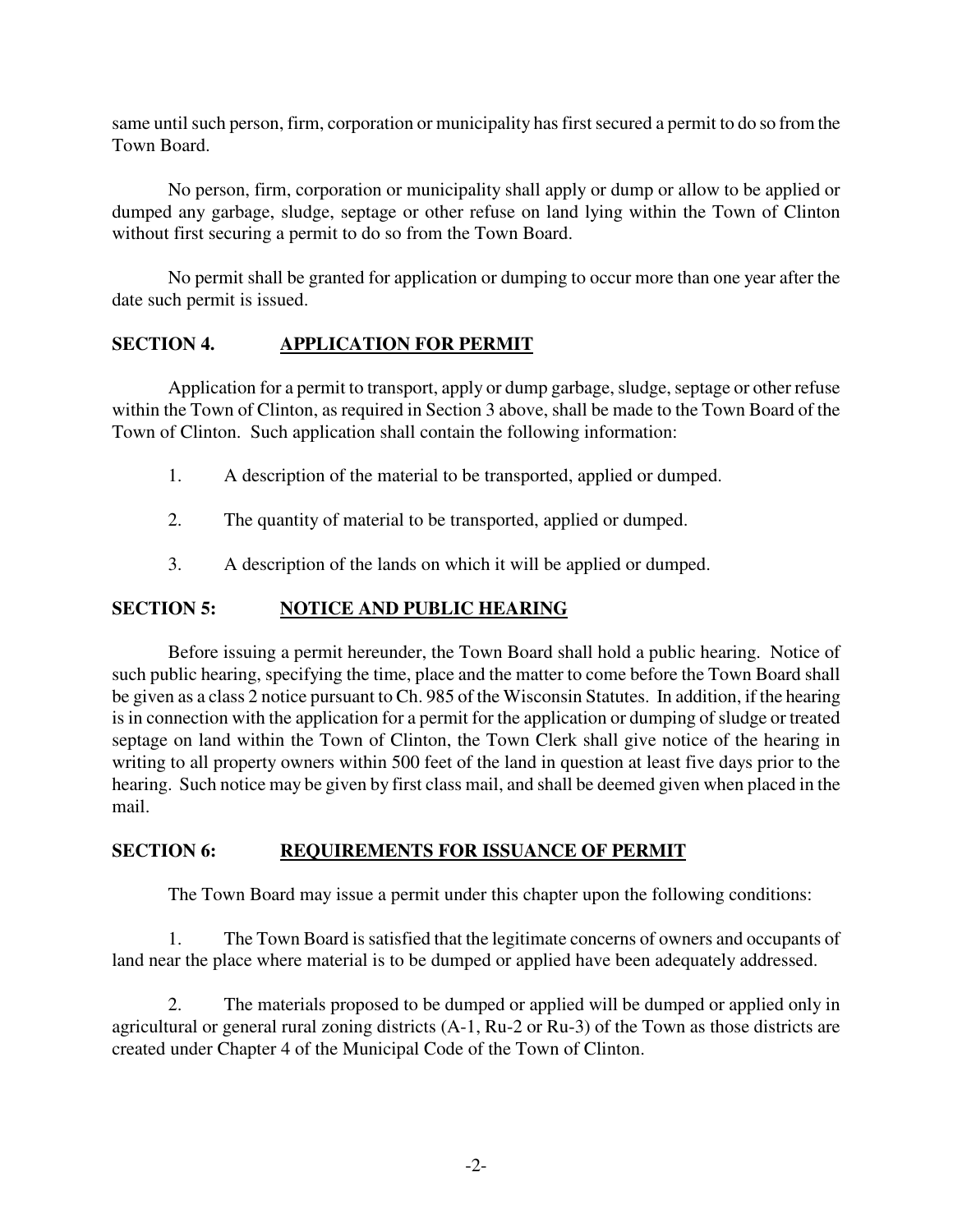3. The applicant has obtained all necessary permits from the Wisconsin Department of Natural Resources including, but not limited to, those required under Chapter NR 113 of the Wisconsin Administrative Code or its successors.

4. The applicant has satisfied the Town Board that the fee imposed for the proposed application or dumping will adequately compensate the Town for any anticipated damage to Town roads resulting from the hauling of garbage, sludge, septage or other refuse.

5. No application or dumping of garbage, sludge, septage or other refuse shall occur within 500 feet of a residence.

6. The applicant demonstrates that any vehicles used for transportation of garbage, sludge, septage or other refuse are so designed as to prevent the dropping of any of said materials on the highways or roadways within the Town.

7. The applicant has not shown a pattern of failure to abide by the terms of this chapter.

# **SECTION 7: TRANSPORTATION OF SLUDGE OR SEPTAGE**

In addition to obtaining a permit under this chapter, any person applying sludge or septage shall notify the Town Clerk or the Town Chair in writing of the date and time of such dumping or application at least seven days before the date of such dumping or application. Such notice shall be personally delivered or, in the alternative, may be delivered by certified mail, return receipt requested, in which case notice shall be effective on receipt.

Any garbage, sludge, septage or other refuse dropped on a highway must be removed within four hours of the time that notice is given to the owner or operator of a vehicle from which such material was dropped.

# **SECTION 8: PERMIT FEE**

Any applicant granted a permit under this chapter shall pay a fee to be determined by resolution of the Town Board. Such fee shall be sufficient to compensate the Town for its expenses incurred in administering this chapter and for any reasonably anticipated road damage resulting from the hauling of garbage, sludge, septage and other refuse. The Town Board may impose a lesser fee for applicants hauling less than 100,000 gallons of sludge or septage in a calendar year.

# **SECTION 9: PENALTIES**

Any person, firm, corporation or municipality who shall violate any provision of this ordinance shall be fined by a fine of not less than \$50.00 nor more than \$5000.00 for each day that the violation continues, or by imprisonment in the County Jail for not more than six months, or by both such fine and imprisonment. The Town may also seek injunctive relief to prevent the continuation of any such violation.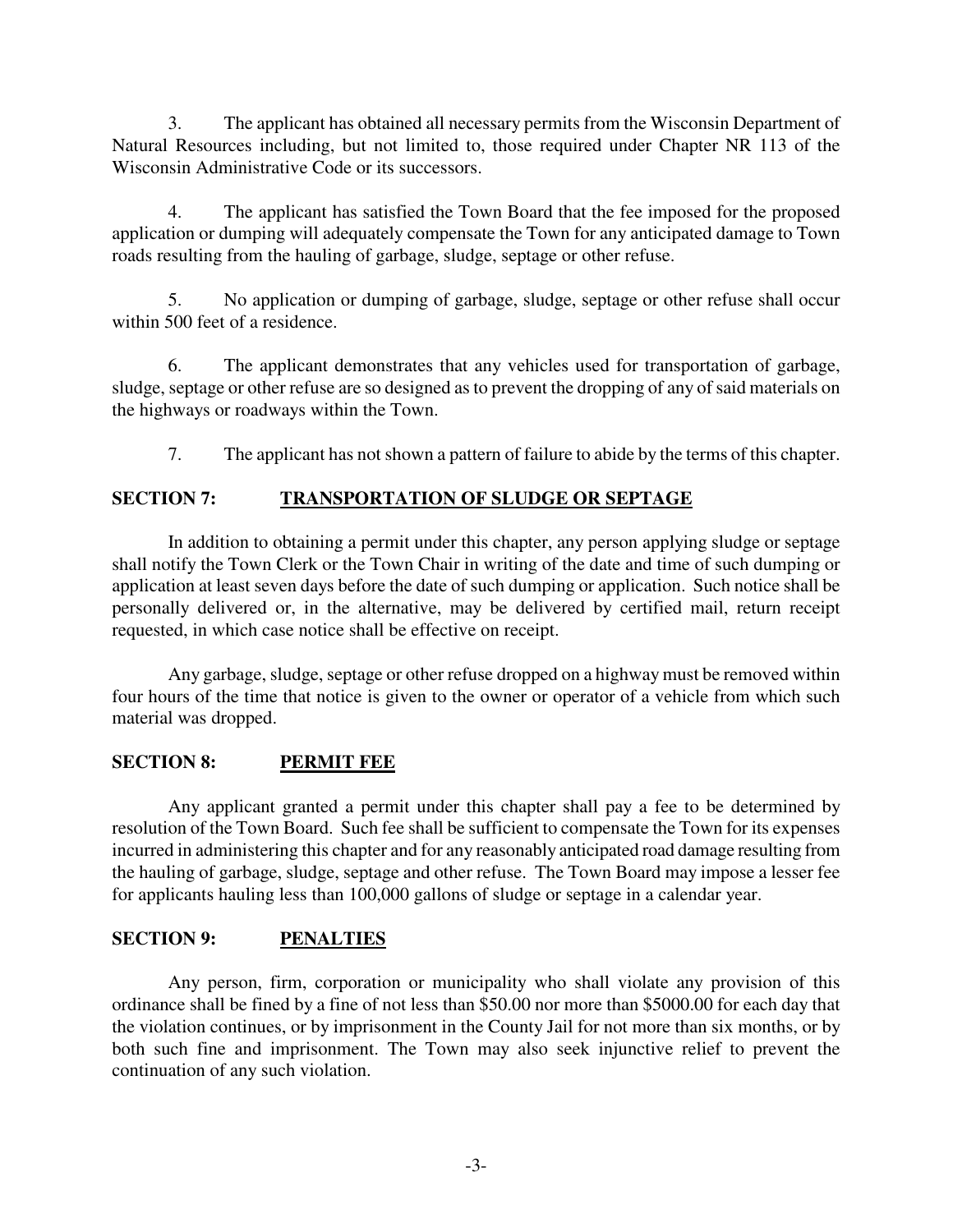### **SECTION 10: EXCEPTIONS**

The following activities are exempt from the application of this chapter:

1. The dumping or disposal of garbage or refuse from a single family or household, a member of which is the owner, occupant or lessee of the property, provided that such garbage or refuse is handled in a manner consistent with the provisions of Chapter 1 of the Municipal Code of the Town of Clinton.

2. The use of sanitary privies and what are commonly known as seepage beds or septic tanks which are otherwise in compliance with the Municipal Code of the Town of Clinton and state and federal laws and regulations.

3. The hauling of and distribution of animal waste on a farm from which such waste was generated.

4. The application of septage on a parcel from which such septage was generated, provided that no such application shall occur within 500 feet of any residence not located on that parcel.

### **SECTION 11: ENFORCEMENT**

In the event the building inspector of the Town of Clinton finds that this ordinance has been violated in any way, he or she shall have the authority to suspend any permit granted hereunder pending review by the Clinton Town Board at its next regular meeting.

### **SECTION 12: REVOCATION**

Any permit issued hereunder may be revoked after public hearing held upon the publication of a class 1 notice by the Clinton Town Board. Such revocation may occur if any of the conditions necessary for the issuance of the permit or any terms of this ordinance are violated by the person, firm, corporation or municipality holding the permit.

# **SECTION 13: STATE LAW**

Nothing contained herein shall be deemed to limit or restrict the application of any state law or administrative regulation of any state agency regulating the subject of this ordinance.

# **SECTION 14: SEVERABILITY ON CONFLICT**

If any section, subsection, sentence, clause, phrase or word of this ordinance is for any reason held invalid or unconstitutional by any court of competent jurisdiction, such portion shall be deemed a separate, distinct and independent provision and such holding shall not affect the validity of the remaining portions hereof.